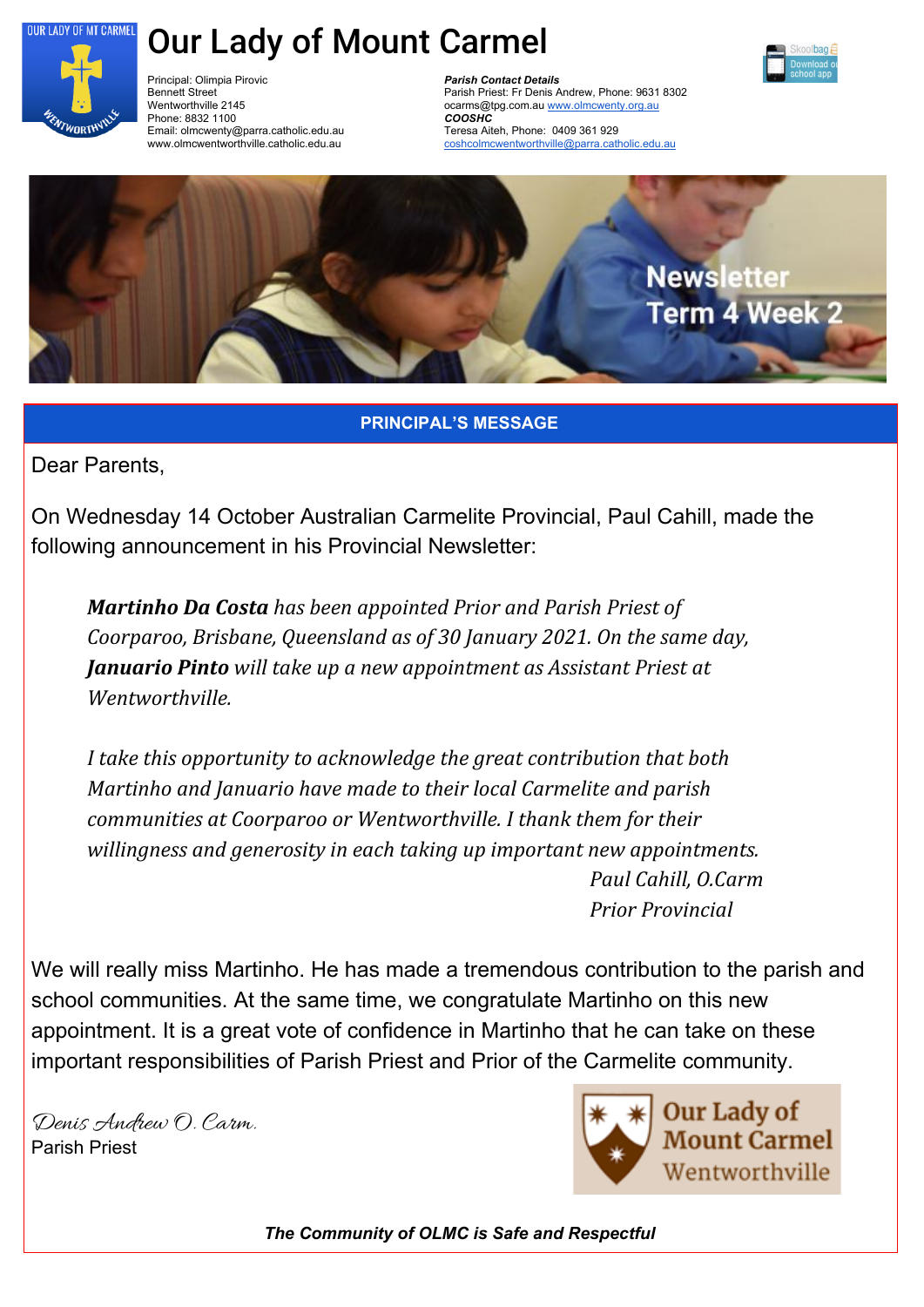#### **UPCOMING DATES NOTES HOME**

#### **Week 2 Wed:** Yr5 Illustrator Workshop Yr6 Planetarium In-School **Experience Thur:** Work Out with Mr Jones **8:15am SHARP Fri: WORLD TEACHERS DAY CELEBRATION @ OLMC** Stg 2 Funday Yr1 Science In-School Exp **Week 3 Mon:** Assembly 4B Second Hand Uniform Shop OPEN **2:45pm - 3:10pm Tue:** 2021 Kindergarten Information Evening ZOOM **Wed:** Yr3 Science In-School Experience **This Week** ● 2021 Yr6 Camp (Yr5) ● Yr6 Graduation Balls & Bears **Last Week** • Yr1 Super Pollinators ● Yr5 Illustrator Hub Painting ● Yr5 & 6 Rhythms of The World ● Kindergarten Jarara InSchool **Experience** ●Yr5 Camp Collaroy 2021 **(RETURN ASAP)** ●Principal's Morning Tea ● Yr5 Staff Update • Yr6 Reflection day note ● Yr3 Living Things Workshop ● Yr3 & 4 Giant Games Day

| <b>MERIT AWARDS</b> |                       |           |                    |
|---------------------|-----------------------|-----------|--------------------|
| <b>KB</b>           | Lakshara - Ruhi       | 4B        | George - Elizabeth |
| <b>KG</b>           | Rishaan • Tiana       | 4G        | Lachlan • Gabriel  |
| 1B                  | Mia - Sanoshan        | 5B        | Osean - Sowjanya   |
| 1G                  | Candace - Jerrick     | 5G        | Harish • Gabriella |
| 2B                  | Krisha • Alissa       | 6B        | Georges • Grace    |
| 2G                  | Alexander • Olivia    | 6G        | Hannah - Noah      |
| 3B                  | Gabrielle - John-Paul | CA        | Hayden • Luca      |
| 3G                  | Samyel • Myra         | <b>PE</b> | Serena • Ethan     |

#### **STAR CARD REWARDS**

**Gold Awards:** Zainah ▪

**Opal Awards:** Olivia ▪ Lucas ▪ Dev ▪

**Platinum Awards:** Rishaan ▪ Chanel ▪ Rajan ▪ Mia ▪ Leah ▪ Isabella ▪ Jerrick ▪ Riya ▪

**Principal's Awards:** Joshua ▪ Eli ▪ Aarush ▪ Alexia ▪ Kimberly ▪ Chad ▪ Cooper ▪ Bryson ▪ Georgia ▪

**Diamond Awards:** Mariam ▪

### **MATHEMATICS COMPETITION RESULTS**

**Distinction**: Sarayu, Sai.

**Credit:** Jerome, Harish, Ojas, Kinjal, Leela, Jose, Michael, Alanna, Dennis.

**Merit:** Lachlan, Kruti, Caitlyn, Bhakti, Alessandra.

**Participation:** Luke, Julian, John Justin, Sophia, Alexis, Simona, David, Markos, Sajin, Ashley, Mishti, Eva, Jieke, Sowjanya, Siya, Neha, Tony, Irene, Antoine, Saadhana, Aleisha, Chivonne, Chiara, Azhric, Mia, Roman, Sriharsha, Jacob, Navya, Erica, Riya, Lachlan, Savannah, Chelsea, Sameet, Siya, Myra, Sari, Rohan, Angelina, Katrina, Anthony, Kiara, Aibel, Marcus, Ryan, Neeti, Elyssa.

# **KINDERGARTEN 2021 INFORMATION EVENING - ZOOM**

This year, the 2021 Kindergarten Parent Information Evening will be via ZOOM on October 27th. Parents of all 2021 Kindergarten students are expected to join to begin their child's transition into Kindergarten at Our Lady of Mount Carmel. Parents are encouraged to log in at 6:50pm for a 7pm start. Some of the topics that will be covered include, welcome to OLMC School and Parish, family, school & student responsibilities, orientation, playgroup and first days of 2021.

**Prior to that Zoom**, we are asking all families to collect their personalised Parent Information Pack from the School Office. This pack contains a lot of information, as well as materials vital for the Parent Zoom and upcoming orientation and playgroup sessions. Packs can be collected at any time between 8:30am until 3:30pm.

**Meeting ID:** 952 0725 1423 **PW:** 468588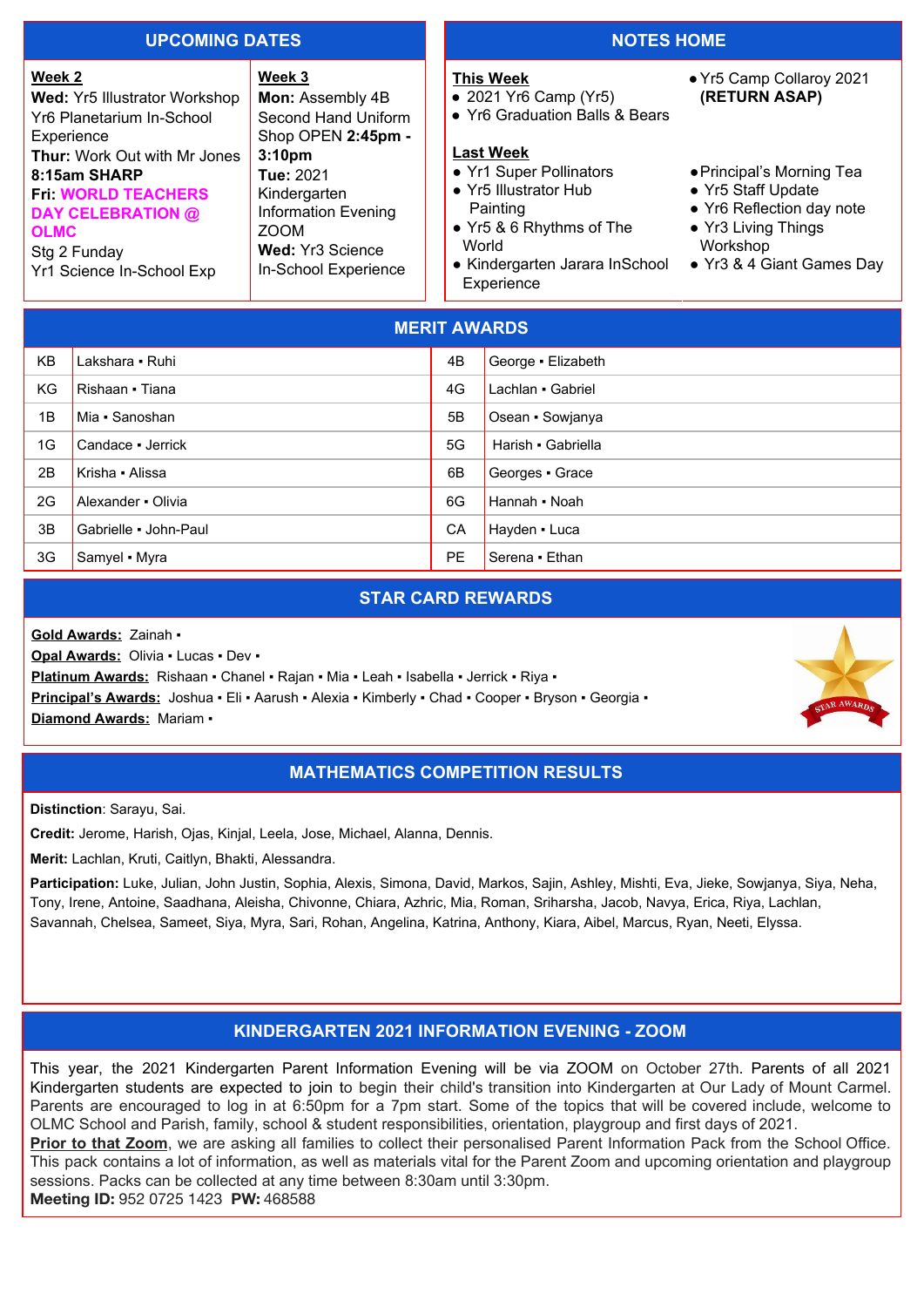### **FIRST HOLY COMMUNION**

Congratulations to all our parish children who celebrated their First Holy Communion last weekend, and to those who will celebrate it in the coming weeks. The Mass celebrated on Saturday was an intimate and reflective experience for the children and their families.

May you always remember your first Communion as a time of family and friendship, may it continue to nourish your faith, and bless you all the days of your life. We keep all of these children in our prayers as they continue to participate more fully in their Catholic faith tradition.

# **TRANSPORT NSW PRINCIPAL'S HOLIDAY CHALLENGE**

There have been many clever entries in our Spring Holiday Challenge of re-creating an artwork. It's not too late to get your entries in! Email them to [olmcprincipalchallenge@gmail.com](mailto:olmcprincipalchallenge@gmail.com). Don't forget to complete your [reading log](https://forms.gle/gWcqgSyNgV9UdwZm8)

## **THE TOP PARENT ISSUE IS UNSAFE DRIVING HABITS AROUND OLMC**

Last week, it was reported by a parent that she witnessed an extremely close call between a family crossing the road and a driver being very impatient. Mrs Anderiesz also witnessed a parent nearly being hit by a reversing car.

Time after time we speak to parents about their responsibilities to be safe and respectful drivers, however, it may take a tragedy that makes drivers realise that a few seconds could be the difference between all of us getting home safely and the loss of one of our community members.

During the first two weeks of school there have been parents

- overtaking on double lines
- doing illegal U-turns on Bennett Street,
- parking across the Parish driveway,

2021 School Travel applications are now open. Go to the Transport NSW website for more information [https://apps.transport.nsw.gov.au/ssts/#/howToAppl](https://apps.transport.nsw.gov.au/ssts/#/howToApply)

 $\overline{\mathbf{v}}$ 

parking in the driveways of Bennett Street homes

double parking or holding up the flow of traffic to get the closest parking spot **However, it is not only drivers that have a responsibility! Parents need to be role**

**models and display proper pedestrian behaviours.** Behaviours such as

- Walking behind cars that are reversing
- Crossing the road without using the pedestrian crossing
- Moving in between cars to cross the road
- Talking on a mobile phone while crossing the road
- Stopping in the middle of the road to talk to drivers
- Are extremely frustrating for drivers and put everyone at risk.

The only people who can control what happens on the streets around our school are the OLMC community. Between 8:30-9:00am and 2:30-3:40pm there are 398 students who need to be transported safely, so it is unreasonable to expect to be in and out in 5 minutes. We cannot have a parking attendant or rangers policing the driving behaviour of our parents at all times, nor is it the job of school staff. We need all drivers to do the following:

- Obey the road rules
- Move on if there is no parking space available on Bennett Street, go around the block and keep the traffic moving
- Parents who think they may need more time on school grounds, are asked to park on Garfield Street, Smith Street or Perry Street. Leave Bennett Street, out front of the school, clear for those parents who are doing a fast pick-up.

# **P&F NEWS**

**Grandparents Day Sunday** This weekend we celebrate our grandparents and the older members of our community, acknowledging the wisdom and support they provide to us. This year, each family will receive 2 bookmarks to give to their grandparents or someone else that supports them as an elder figure in their life. We encourage you to take some time to call your grandparents and tell them about something you have really enjoyed reading this year, or perhaps posting a letter and a drawing about a book you have enjoyed with your bookmark. We pray that St Joachim and St Anne, the grandparents of Jesus, look after the older members of our community and bring them special blessings this weekend.

**Parents and Friends' Annual General Meeting -Monday 2nd November** Our Annual General Meeting is scheduled to take place on Monday 2nd November. It was decided at our last executive meeting (September 15th 2020) that due to COVID restrictions limiting possible activities, that we will leave the election to the roles of ancillary committees until 2021 (fundraising, social), so we can ensure that these contributions are meaningful and reflect the reality of 2021 as it unfolds. We are seeking nominations for the executive roles of President, Vice President, Treasurer and Secretary, and we will vote on these. We will provide more information regarding these roles, the voting process and how the meeting will take place closer to the date.

This column is compiled by P&F Communications. If you have any queries or wish to contribute, please email olmcpandf@gmail.com and attention it to P&F



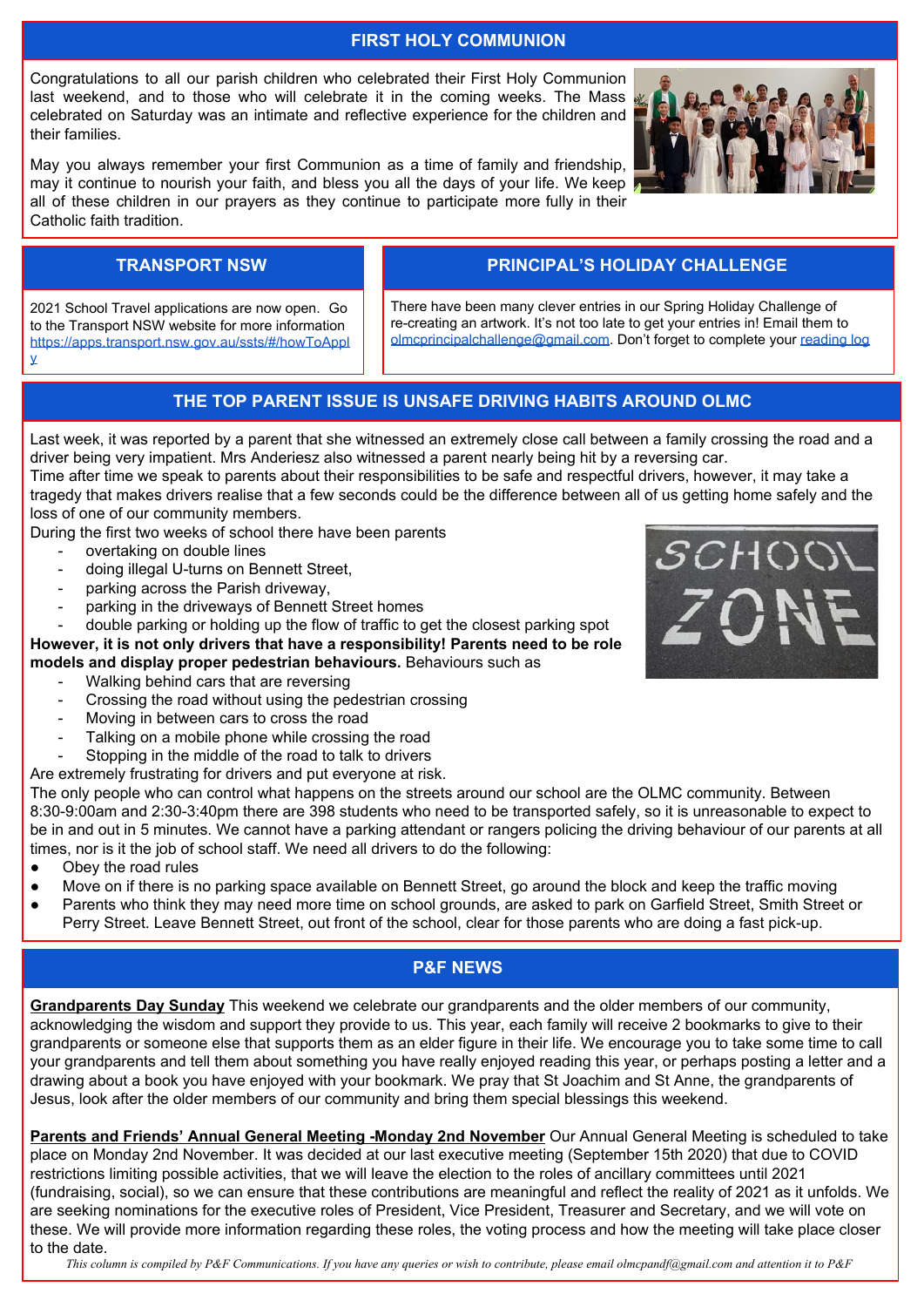*Communications.*